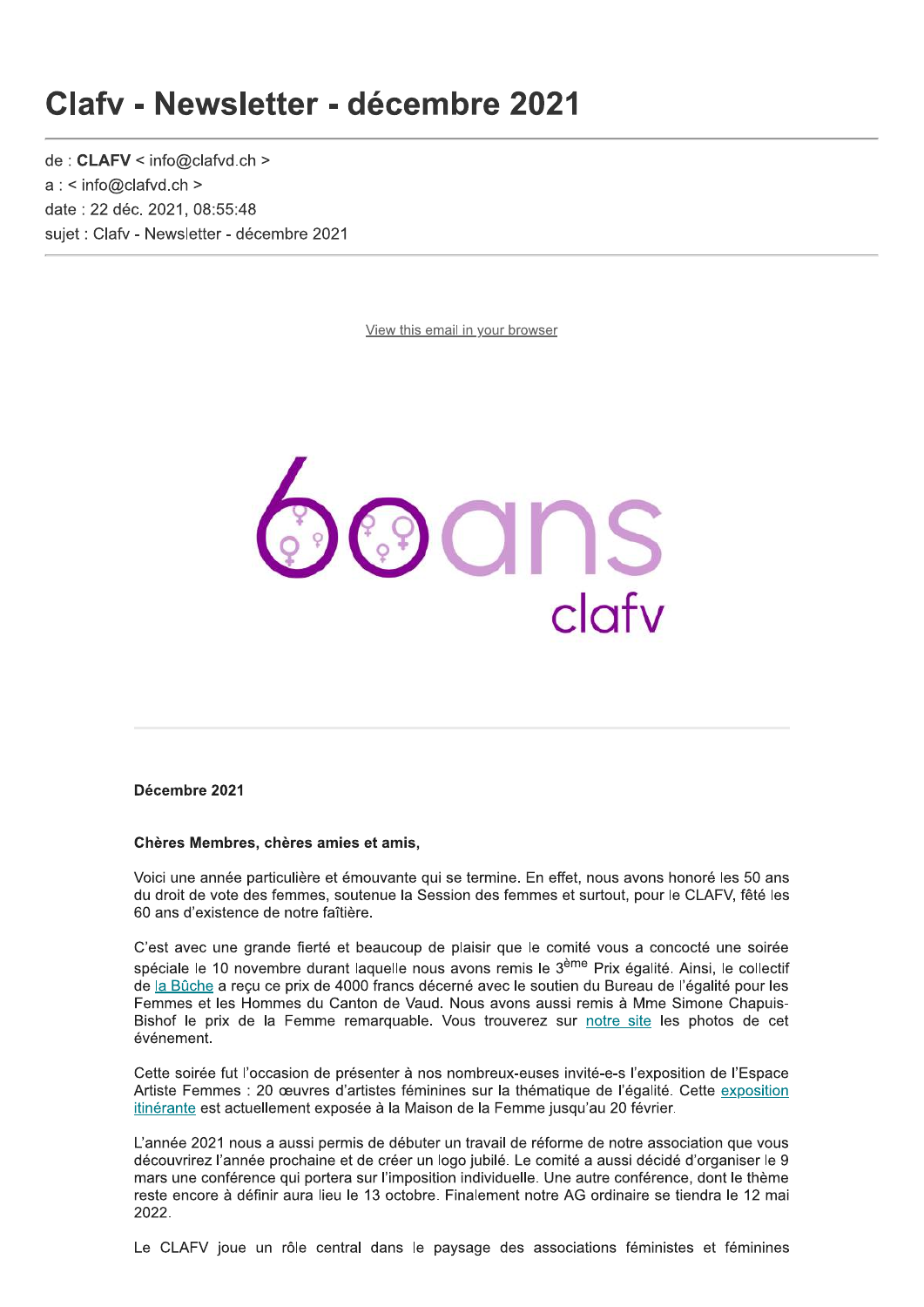vaudoises. Nous cherchons en permanence à mettre en avant les compétences féminines que recèlent nos associations-membres. Il est important pour nous toutes de valoriser les échanges entre nos membres afin de renforcer les liens essentiels et la visibilité de leurs actions respectives pour atteindre une égalité de fait entre femmes et hommes.

Nous poursuivrons cette lutte avec motivation et dynamisme durant l'année à venir que je vous souhaite à toutes et tous belle, engagée et féministe,

Géraldine Dubuis, Présidente du CLAFV

Présentation de Politiciennes.ch **Membre du CLAFV** 











### Date de création, but de l'association

L'association a été créée en 2016. Politiciennes.ch est un réseau qui vise à réunir toutes les femmes impliquées dans la vie politique vaudoise à quelque niveau que ce soit. Il accueille également toute personne intéressée par la question de l'égalité des chances en politique. Ce réseau a pour but principal de valoriser les femmes politiques et de faciliter les échanges.

#### **Membres**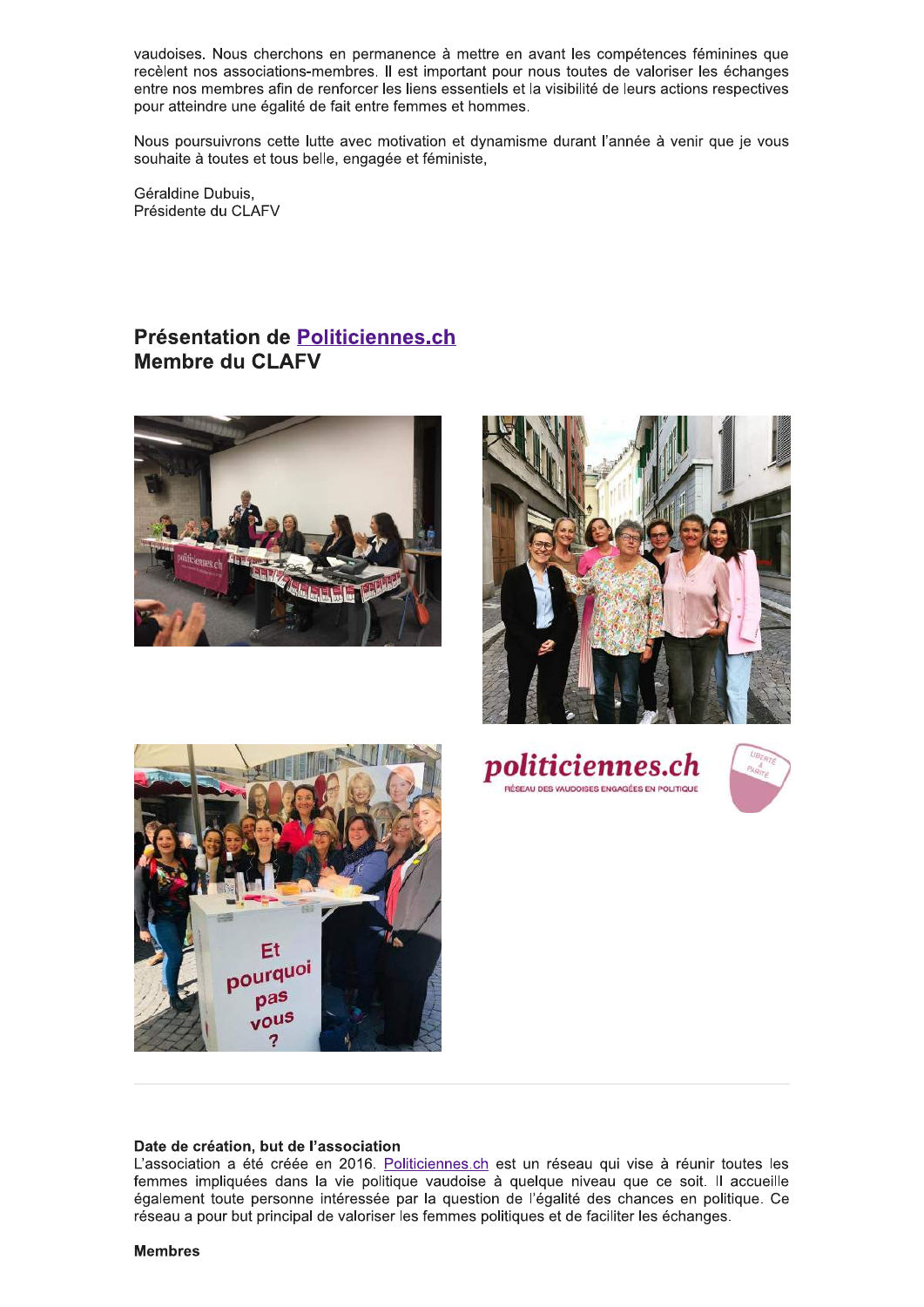203 membres. De 18 à 90 ans. 98% des femmes.

#### Activités que vous organisez

Portraits de candidates : Mise en évidence des candidatures féminines par le biais de témoignages. Chaque portrait est mis en ligne sur le site internet de politiciennes.ch et diffusé sur la page facebook de l'Association. Communales 2021: 240 portraits (soit 90 portraits de plus que lors des communales 2016).

Réseautage : Par exemple des apéros avec nos membres pour partager des idées.

Cours : Nous avions déjà proposer des modules autour de la communication. Nous venons de proposer deux nouveaux modules qui ont eu grand succès puisque complet (« De la feuille à la tribune - comment rédiger pour être écoutée » et « Tactique politique - les instruments parlementaires et les processus politiques du Grand Conseil »).

Marché : Nous avons un stand modulable qui a pour but de voyager dans tout le canton.

Brunch : Avant chaque élection fédérale, cantonale, communale, nous organisons un brunch des candidates. Cette agape conviviale permet à chaque candidate de prendre la parole pour se présenter. Ce moment permet aux femmes de nouer des contacts et s'échanger des informations utiles pour leur campagne. Le prochain brunch aura lieu le dimanche 16 janvier.

Nous déployons également des activités ponctuelles (conception d'un « Livret 7 février - 50 ans du droit de vote des femmes, participation à des événements commémoratifs, sondage auprès des partis, présentation de l'association devant divers cercles).

Rejoignez-nous ! Nous cherchons également à étendre nos activités qui sont pour l'instant très centralisées sur Lausanne. Si vous souhaitez vous engager pour déployer des activités dans votre commune/région (marché, rencontre réseautage, etc), n'hésitez pas à nous contacter !

politiciennes.ch

# Rencontre avec Géraldine Dubuis Présidente du CLAFV



#### 1. Présente-toi en quelques mots

Féministe, je milite depuis des années pour l'égalité femmes-hommes. J'ai été élu présidente du CLAFV en juin 2021 et à côté de cet engagement je suis très investie en politique chez les Vert-es. Professionnellement, je suis assistante parlementaire et cheffe de projet en communication.

#### 2. Que signifie pour toi l'égalité femme/homme ?

C'est une nécessité que nous devons atteindre et qui est, à mes yeux, en corrélation avec la fin de notre système patriarcal.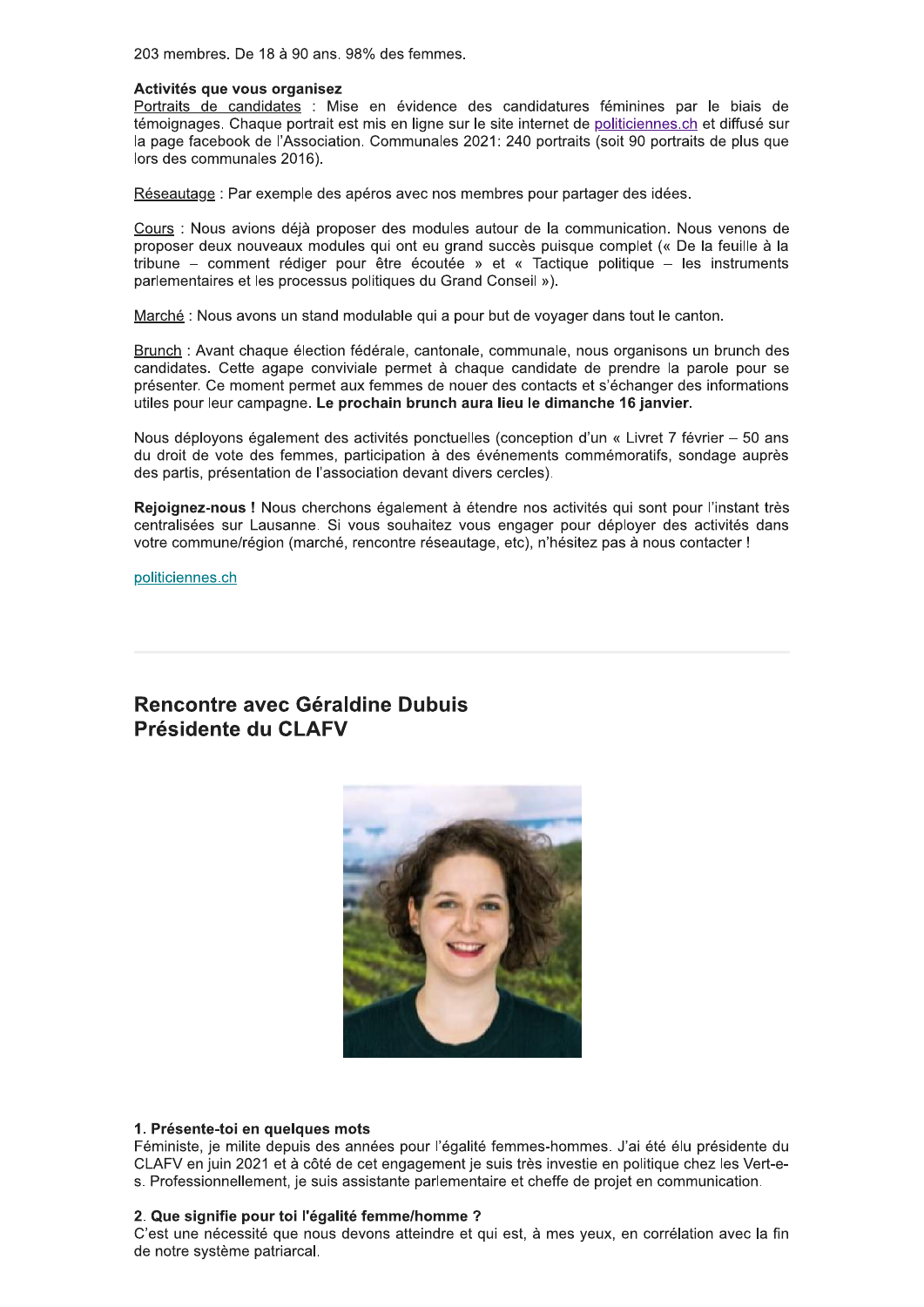#### 3. Selon toi, quelles sont les priorités en termes d'égalité femme/homme pour les prochaines 5 années ?

Ouvrir plus de refuges pour les personnes victimes de violences domestiques, mettre en place de réels moyens d'action contre le harcèlement (en adoptant une norme pénale par exemple) et continuer à briser le silence autour des violences et discriminations que les femmes subissent.

#### 4. Pourquoi as-tu rejoint le CLAFV ?

Pour offrir mes compétences et mon dynamisme à une association qui défend une cause qui me tient particulièrement à cœur.

#### 5. Quel projet en faveur de l'égalité mène-tu au sein du CLAFV et/ou de ton association ?

Nous avons décerné le 3<sup>ème</sup> prix égalité et le Prix de la femme remarquable lors d'une cérémonie le 10 novembre et aussi fêté les 60 ans du CLAFV. J'ai participé activement à la refonte des statuts de l'association que nous présenterons à nos membres l'année prochaine. Et nous sommes en train de préparer une série de conférences sur la thématique du patrimoine des femmes pour 2022.

#### 6. Comment réponds-tu quand on te dit que l'égalité est déjà réalisée en Suisse ?

Si sur le papier cette égalité semble avoir été atteinte mais dans les faits ca n'est clairement pas le cas. Par exemple, les femmes gagnent toujours 19% de salaire de moins que les hommes à compétence égale. Elles subissent encore beaucoup de discriminations dans le domaine médical, professionnel et personnel. Rappelons aussi que dans le monde. 1 femmes sur 3 subira des violences sexuelles ou sexistes au cours de sa vie.

#### 7. Quel événement t'a convaincu de la nécessité d'agir pour l'égalité femmes-hommes ?

Il n'v a pas d'événement en particulier mais la Grève du 14 juin 2019 où j'ai manifesté aux côtés de ma mère, ma sœur et ma nièce m'a permis de réaliser qu'ensemble nous pouvions faire bouger les lignes.

## Pas encore membre du Clafy?

Rejoignez-nous!



Centre de Liaison des Associations Féminines Vaudoises  $(CLAFV)$ Avenue Eglantine 6, Maison de la Femme, 1006 Lausanne 021 625 28 28 - info@clafvd.ch - www.clafvd.ch

Pour vous désabonner, ou pour plus d'informations : info@clafvd.ch.